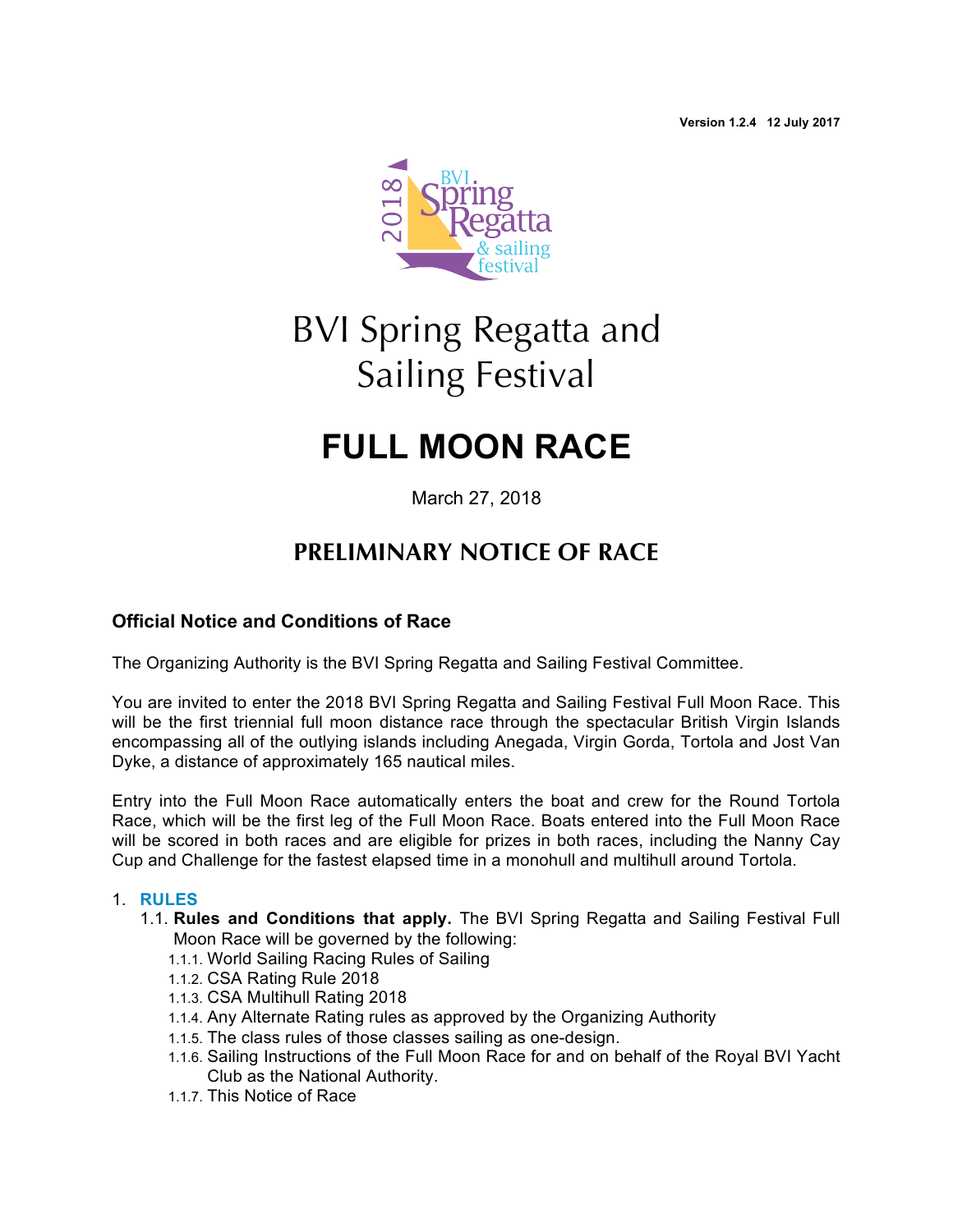- 1.2. **Advertising.** Boats may be required to display advertising chosen and supplied by the organizing authority.
- 1.3. **Changes to the Rules.** RRS are altered in the sailing instructions as follows:
	- 1.3.1. RRS 52 will not apply.
	- 1.3.2. RRS 44.2 is changed so that only one turn is required.
	- 1.3.3. RRS 29.1 is changed. Recalls may be made by radio.
- 1.4. **International Regulations for Prevention of Collision at Sea** 
	- 1.4.1. Except when changed in the Sailing Instructions, the rules of Part 2 shall not apply between the times of local sunset and local sunrise, and shall be replaced with the right-of-way rules of IRPCAS (International Regulations for Preventing Collisions at Sea).
	- 1.4.2. **Lights and Fog Signals.** Lights and fog signals shall comply with IRCPAS and are required at all times in conditions of limited visibility. Lights shall be shown at all times between local sunset and sunrise. This changes rule 48.1.

#### 2. **SAFETY**

- 2.1. **Person in Charge**. The attention of Persons in Charge is drawn to RRS Fundamental Rule 4: "The responsibility for a boat's decision to participate in a race or to continue racing is hers alone" and to World Sailing Offshore Special Regulation 1.02.1 which reads: "… The safety of a boat and her crew is the sole and inescapable responsibility of the Person in Charge who shall do his best to insure that the boat is fully found, thoroughly seaworthy and manned by an experienced and appropriately trained crew who are physically fit to face bad weather. The person in charge shall also assign a person to take over his responsibilities in the event of his incapacitation.
- 2.2. **Boat and Crew.** The OA may refuse to allow any boat to race if in its opinion the boat is insufficiently crewed or equipped or is otherwise not seaworthy or unsuitable for the course to be sailed, even though it meets minimum safety requirements. The OA will state the reason for its decision as required by RRS 76.1 which decision will then be final.
- 2.3. **Marine or Medical Emergency**. VISAR, Virgin Island Search and Rescue maintain a 24 hour sea watch on VHF CH 16 with stations in Tortola and Virgin Gorda. They operate in close coordination with USCG San Juan to provide assistance when needed. VISAR may also be contacted in an emergency by mobile phone at +1 284 499 0911.
- 2.4. **Safety and Lifesaving Equipment.** Crew members' attention is drawn to RRS 1.2 Life-Saving Equipment: "Each competitor is individually responsible for wearing personal buoyancy adequate for the conditions."
- 2.5. **Nautical Charts.** All competing boats shall carry the appropriate hard copy, nautical charts covering the Race Course.
- 2.6. **VHF Transceiver.** Operative VHF transceiver shall be aboard. (DSC and GMDSS equipped VHF radios are encouraged.)
- 2.7. **Mobile Phone.** Each boat shall carry a working mobile phone that is registered with the Race Committee and capable of receiving communication during the duration of the race.
- 2.8. **Offshore Crew List**. An Offshore Crew list complete with full *Emergency Contact*  details shall be supplied to the Organizing Authority when registering.

#### 3. **CLASSES**

- 3.1. **Classes** will consist of Racing, Cruising, Multihull and One Design.
- 3.2. **Assignment to Classes.** Assignment of yachts to a particular class rests entirely with the Race Committee, whose decision will be final.
- 3.3. **Additional Classes.** The Race Committee reserves the right to create additional classes if needed.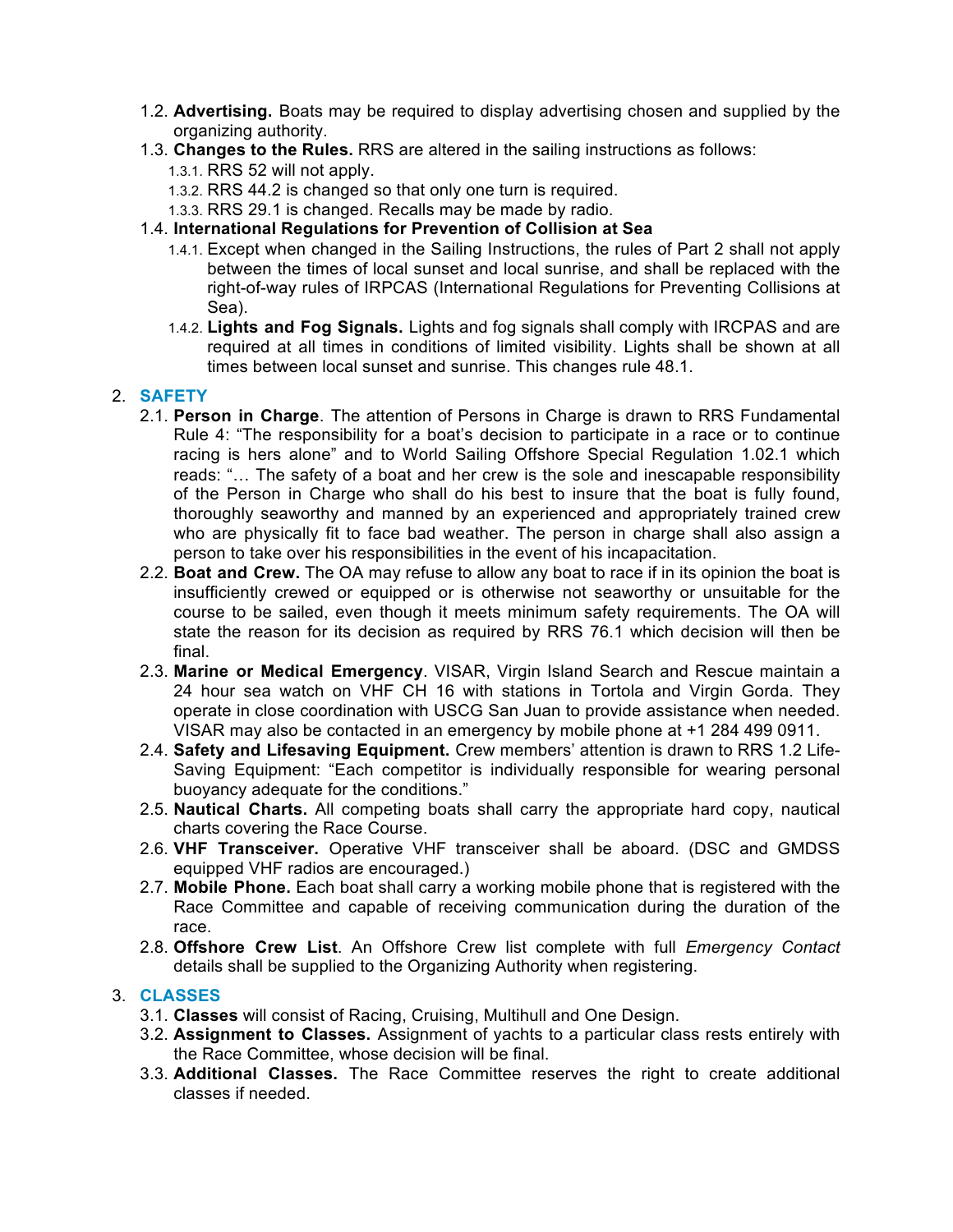#### 4. **Entry Fee**

4.1. The **entry fee** will be \$500. Entry fee includes the Full Moon Race and the Round Tortola Race for the Nanny Cay Cup and Challenge.

#### 5. **PRELIMINARY SCHEDULE**

- 5.1. **Skippers Meeting.** A Skipper's Meeting will be held on Monday, March 26, 2018 in front of Peg Legs at 1730 hours.
- 5.2. **Warning Signal.** The first Warning Signal will be at 1000 hours on Tuesday, March 27, 2018

#### 6. **RACING AREA**

6.1. **Course.** The course to be sailed shall be from a Start Line in the vicinity of the entrance to Nanny Cay, around Tortola, thence through the British Virgin Islands Archipelago and to a Finish line off the entrance to Nanny Cay. Specific locations for the start and finish line, marks and waypoints will be found in Appendix A. The distance is approximately 165 NM.

#### 7. **PENALTIES**

- 7.1. **When IRPCAS Rules apply.** When the right-of-way rules of IRPCAS apply (between the hours of local sunset and sunrise) a scoring penalty applies.
- 7.2. **Scoring Penalty.** When a scoring penalty applies it will be 10 minutes added to the boat's elasped time. Serious damage, injury or having gained a significant advantage by breaking a rule may result in an additional penalty or disqualification.
- 7.3. **Exceptions.** Except when a scoring penalty applies, a yacht may take a One Turn Penalty as permitted in RRS 42.2 and modified by paragraph 1.4.2.
- 7.4. **International Jury.** An International Jury may be convened in accordance with RRS 70.5, denying the right to appeal and which will have discretion over penalties other than for infringements of RRS Part 2 rules.

#### 8. **COMMUNICATION**

8.1. **CH 16.** All vessels shall provide a continuous monitor of VHF CH 16.

#### 9. **PRIZES**

9.1. Prizes will be awarded for each class. Other prizes may be awarded at the discretion of the Race Committee and Sponsors. The Round Tortola Race for the Nanny Cay Cup is also part of the Nanny Cay Challenge. Record breakers can celebrate with a free dinner at Peg Legs with up to 15 crewmembers and a jeroboam of champagne compliments of Tico's. The Nanny Cay Challenge entry fee is waived for this event. Additional information can be found by going to [www.nannycay.com](http://www.nannycay.com) .

#### 10. **AMMENDMENTS TO THIS NOTICE**

10.1. This is a preliminary Notice of Race. Updates will be posted on the BVI Sailing Festival and Spring Regatta website [www.bvispringregatta.org](http://www.bvispringregatta.org) and Yacht Scoring website [www.yachtscoring.com](http://www.yachtscoring.com) .

#### 11. **LIABILITY**

11.1.Competitors participate in this race entirely at their own risk and are reminded to pay special attention to RRS 4, Decision to Race. The Race Organizers, the Race Committee, employees, contractors, sponsors, volunteers, or any other affiliated organization or official will not be responsible for damage to any boat or other property or the injury to any competitor, including death, sustained as a result of participation in this event. By participating in this event, each competitor agrees to release the race organizers from any and all liability associated with such competitor's participation before and during this event in both on the water and shore side activities to the fullest extent permitted by law.